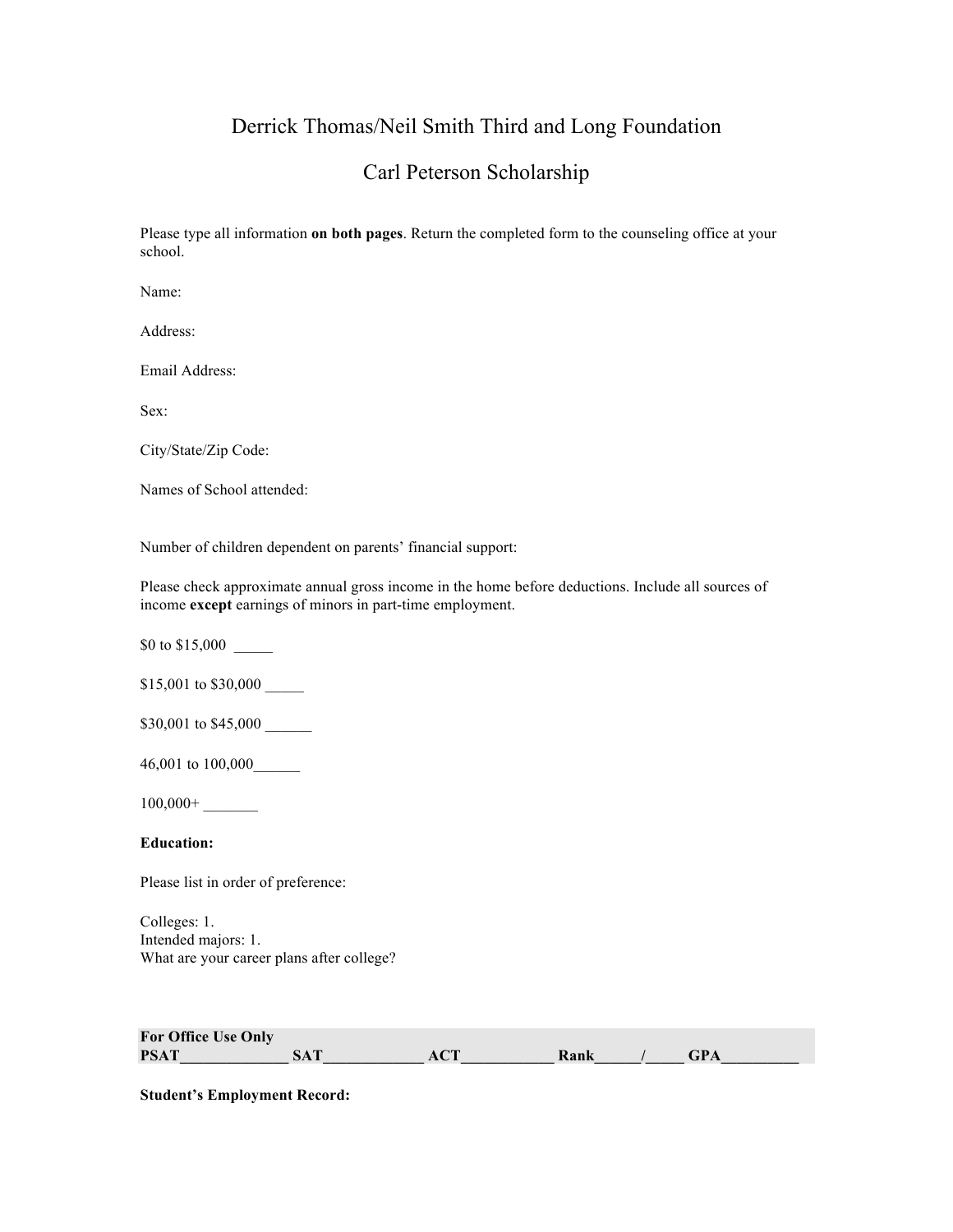Approx.